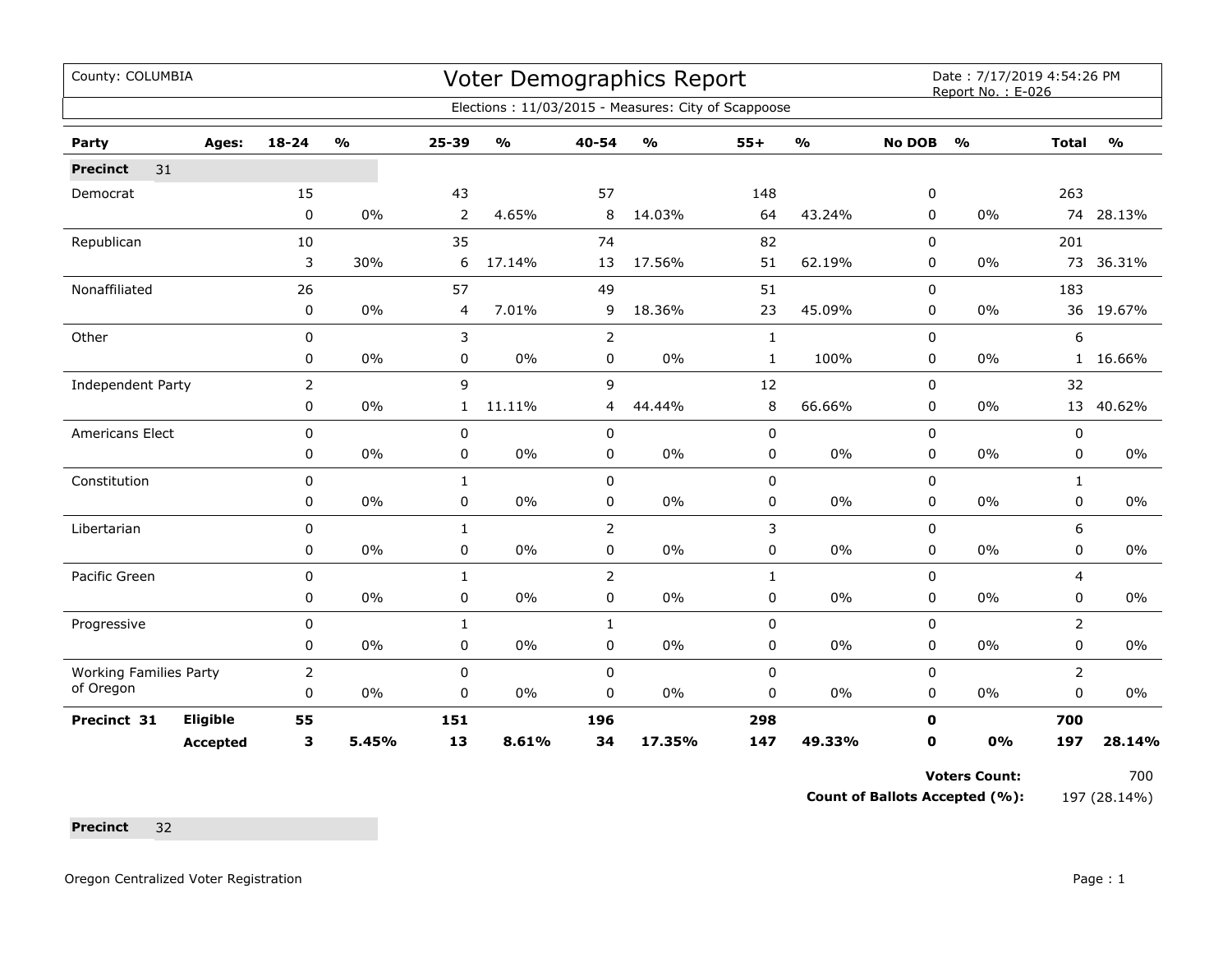| County: COLUMBIA              | Voter Demographics Report<br>Elections: 11/03/2015 - Measures: City of Scappoose |                |               |                         |                         |                |                                   | Date: 7/17/2019 4:54:26 PM<br>Report No.: E-026 |                                   |                                |                      |                |               |
|-------------------------------|----------------------------------------------------------------------------------|----------------|---------------|-------------------------|-------------------------|----------------|-----------------------------------|-------------------------------------------------|-----------------------------------|--------------------------------|----------------------|----------------|---------------|
|                               |                                                                                  |                |               |                         |                         |                |                                   |                                                 |                                   |                                |                      |                |               |
| Party                         | Ages:                                                                            | $18 - 24$      | $\frac{0}{0}$ | 25-39                   | $\mathbf{0}/\mathbf{0}$ | 40-54          | $\mathsf{o}\mathsf{v}_\mathsf{o}$ | $55+$                                           | $\mathsf{o}\mathsf{v}_\mathsf{o}$ | <b>No DOB</b>                  | $\frac{1}{2}$        | <b>Total</b>   | $\frac{1}{2}$ |
| Democrat                      |                                                                                  | 34             |               | 142                     |                         | 237            |                                   | 427                                             |                                   | $\mathbf 0$                    |                      | 840            |               |
|                               |                                                                                  | 1              | 2.94%         | 12                      | 8.45%                   | 35             | 14.76%                            | 217                                             | 50.81%                            | 0                              | $0\%$                |                | 265 31.54%    |
| Republican                    |                                                                                  | 30             |               | 115                     |                         | 126            |                                   | 287                                             |                                   | $\mathbf 0$                    |                      | 558            |               |
|                               |                                                                                  | 3              | 10%           | 9                       | 7.82%                   | 23             | 18.25%                            | 134                                             | 46.68%                            | $\mathbf 0$                    | 0%                   | 169            | 30.28%        |
| Nonaffiliated                 |                                                                                  | 56             |               | 183                     |                         | 142            |                                   | 122                                             |                                   | 0                              |                      | 503            |               |
|                               |                                                                                  | $\overline{7}$ | 12.5%         | 26                      | 14.2%                   | 25             | 17.6%                             | 51                                              | 41.8%                             | 0                              | 0%                   | 109            | 21.66%        |
| Other                         |                                                                                  | 3              |               | 9                       |                         | $\overline{4}$ |                                   | $\overline{4}$                                  |                                   | 0                              |                      | 20             |               |
|                               |                                                                                  | $\mathsf 0$    | 0%            | $\pmb{0}$               | 0%                      | 0              | 0%                                | $\pmb{0}$                                       | 0%                                | 0                              | 0%                   | 0              | 0%            |
| <b>Independent Party</b>      |                                                                                  | $\overline{7}$ |               | 23                      |                         | 32             |                                   | 31                                              |                                   | 0                              |                      | 93             |               |
|                               |                                                                                  | $\mathbf{1}$   | 14.28%        | $\overline{2}$          | 8.69%                   | 6              | 18.75%                            | 15                                              | 48.38%                            | 0                              | $0\%$                | 24             | 25.8%         |
| <b>Americans Elect</b>        |                                                                                  | 0              |               | $\pmb{0}$               |                         | $\pmb{0}$      |                                   | $\pmb{0}$                                       |                                   | $\mathbf 0$                    |                      | $\pmb{0}$      |               |
|                               |                                                                                  | 0              | 0%            | 0                       | 0%                      | 0              | $0\%$                             | 0                                               | $0\%$                             | $\mathbf 0$                    | $0\%$                | 0              | $0\%$         |
| Constitution                  |                                                                                  | 0              |               | 3                       |                         | $\mathbf{1}$   |                                   | 0                                               |                                   | 0                              |                      | 4              |               |
|                               |                                                                                  | 0              | 0%            | $\pmb{0}$               | 0%                      | 0              | 0%                                | 0                                               | $0\%$                             | 0                              | 0%                   | $\mathbf 0$    | $0\%$         |
| Libertarian                   |                                                                                  | $\mathbf{1}$   |               | 9                       |                         | $\overline{4}$ |                                   | $\overline{2}$                                  |                                   | 0                              |                      | 16             |               |
|                               |                                                                                  | 0              | 0%            | $\pmb{0}$               | 0%                      | 0              | 0%                                | 0                                               | $0\%$                             | 0                              | 0%                   | 0              | 0%            |
| Pacific Green                 |                                                                                  | $\mathbf{1}$   |               | $\mathbf{1}$            |                         | 0              |                                   | 3                                               |                                   | 0                              |                      | 5              |               |
|                               |                                                                                  | 0              | 0%            | 0                       | $0\%$                   | 0              | 0%                                | $\overline{2}$                                  | 66.66%                            | 0                              | 0%                   | $\overline{2}$ | 40%           |
| Progressive                   |                                                                                  | $\mathbf{1}$   |               | $\pmb{0}$               |                         | $\pmb{0}$      |                                   | 0                                               |                                   | $\mathbf 0$                    |                      | $\mathbf{1}$   |               |
|                               |                                                                                  | 0              | $0\%$         | $\pmb{0}$               | $0\%$                   | $\mathbf 0$    | $0\%$                             | 0                                               | 0%                                | 0                              | 0%                   | $\mathbf 0$    | $0\%$         |
| <b>Working Families Party</b> |                                                                                  | $\mathbf{1}$   |               | $\overline{\mathbf{4}}$ |                         | $\overline{4}$ |                                   | 4                                               |                                   | 0                              |                      | 13             |               |
| of Oregon                     |                                                                                  | 0              | 0%            | $\mathbf{1}$            | 25%                     | $\mathbf{1}$   | 25%                               | 0                                               | 0%                                | 0                              | 0%                   |                | 2 15.38%      |
| Precinct 32                   | Eligible                                                                         | 134            |               | 489                     |                         | 550            |                                   | 880                                             |                                   | $\mathbf 0$                    |                      | 2053           |               |
|                               | <b>Accepted</b>                                                                  | 12             | 8.96%         | 50                      | 10.22%                  | 90             | 16.36%                            | 419                                             | 47.61%                            | $\mathbf 0$                    | 0%                   | 571            | 27.81%        |
|                               |                                                                                  |                |               |                         |                         |                |                                   |                                                 |                                   |                                | <b>Voters Count:</b> |                | 2053          |
|                               |                                                                                  |                |               |                         |                         |                |                                   |                                                 |                                   | Count of Ballots Accepted (%): |                      |                | 571 (27.81%)  |
| 34<br><b>Precinct</b>         |                                                                                  |                |               |                         |                         |                |                                   |                                                 |                                   |                                |                      |                |               |
| Democrat                      |                                                                                  | 18             |               | 66                      |                         | 99             |                                   | 217                                             |                                   | 0                              |                      | 400            |               |
|                               |                                                                                  | 3              | 16.66%        |                         | 14 21.21%               |                | 21 21.21%                         | 98                                              | 45.16%                            | 0                              | 0%                   | 136            | 34%           |
|                               |                                                                                  |                |               |                         |                         |                |                                   |                                                 |                                   |                                |                      |                |               |